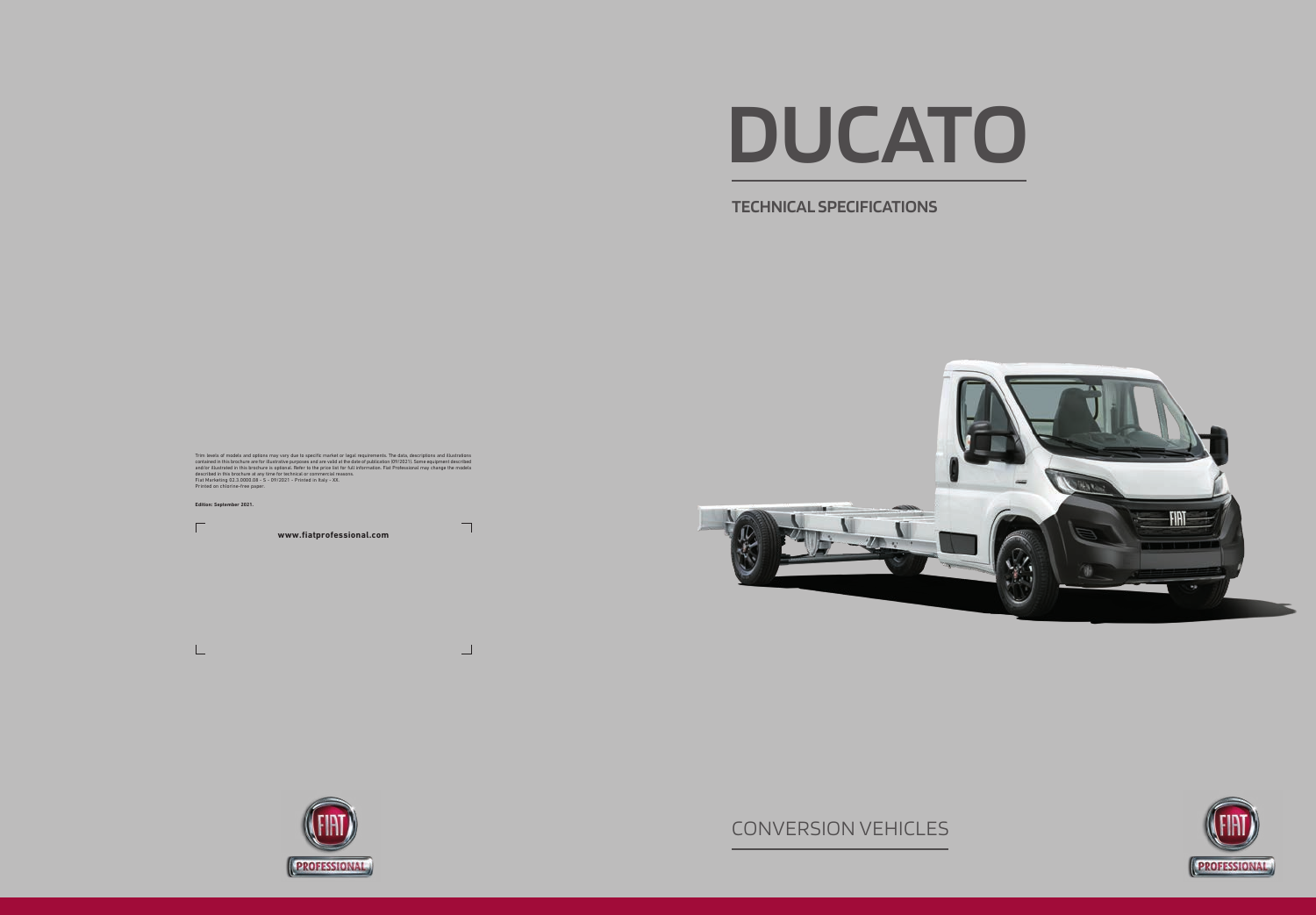# **INDEX**

## **CHASSIS CAB**

### WHEELBASE 3000

| CHASSIS CAB                     |  |
|---------------------------------|--|
| MAXI CHASSIS CAR                |  |
| CHASSIS CAR WITH PLATEORM       |  |
| MAXI CHASSIS CAR WITH DI ATEORM |  |

### WHEELBASE 3450

| CHASSIS CAB               | page 8 |
|---------------------------|--------|
| MAXI CHASSIS CAR          |        |
| CHASSIS CAB WITH PLATFORM |        |
|                           |        |
| CHASSIS CREW CAB          |        |
| MAXI CHASSIS CREW CAB     |        |
|                           |        |

### **WHEELBASE 3800**

| page<br>$\triangle$<br><b>Contract Contract</b> |     |
|-------------------------------------------------|-----|
| MAXI<br>HAS<br>AЬ                               | . . |

### **WHEELBASE 4035**

| MAXI CHASSIS CREW CAB |
|-----------------------|
|                       |

### **WHEELBASE 4035 XL**

| MAXI CHASSIS CREW CAB |
|-----------------------|
|                       |
|                       |

### WHEELBASE 4300

| <b>HASSIS CAR</b> |  |
|-------------------|--|
| MAXI CHASSIS CAR  |  |

Complete the line-up the Motor Cab versions available with 3300 and 4250 (Maxi) GVW.

# **GENERAL NOTES AND CO<sub>2</sub> INFORMATION**

All data (e.g. kerb weight, payload, fuel consumption, CO<sub>,</sub> emissions etc.) are referred to standard version without optional equipment. Payload data include driver's weight.

The CO<sub>2</sub> emission and fuel consumption values are defined based on official tests, in conformity with the provisions of the EU Regulations in force at the time of homologation. In particular, the indicated values are calculated based on the WLTP test procedure.

The CO<sub>2</sub> and fuel consumption values are hereby indicated as to allow the comparison of vehicle data.

The homologation values of CO<sub>2</sub> and fuel consumption may not reflect the actual values of CO<sub>2</sub> and fuel consumption, which depend on many factors related, by way of example but not limitation, to the driving style, the route, the weather and road conditions, the condition, use and equipment of the vehicle.

The indicated value of CO<sub>2</sub> and fuel consumption refers to the versions of the vehicle with the highest and the lowest values. Those values may change with the subsequent configuration depending on equipment selected and/or size of tires selected. The indicated values of CO, and fuel consumption are not definitive and may evolve as a result of changes in the production cycle; more up-to-date values will be available at the selected official dealer of the Fiat Professional network. In any case, the official values of CO<sub>2</sub> and fuel consumption of the vehicle purchased by the customer will be provided with the documents accompanying the vehicle. In cases where the values of CO<sub>2</sub> and fuel consumption are relevant for the purposes of calculating taxes and duties related to the vehicle, reference should be made to the applicable laws in each country. Vehicles type-approved in category N2 are limited to 90 km/h.

| $page\,9$          |           |
|--------------------|-----------|
| -----------------  |           |
| -----------------  | 3         |
| ------------------ | '5        |
|                    | $\Lambda$ |
| ---------          | 15        |
|                    |           |

| 73 |
|----|
| 15 |
| 14 |
| 15 |
|    |
|    |

| ______________page 6-/                     |  |
|--------------------------------------------|--|
| -----------<br>--------------<br>--------- |  |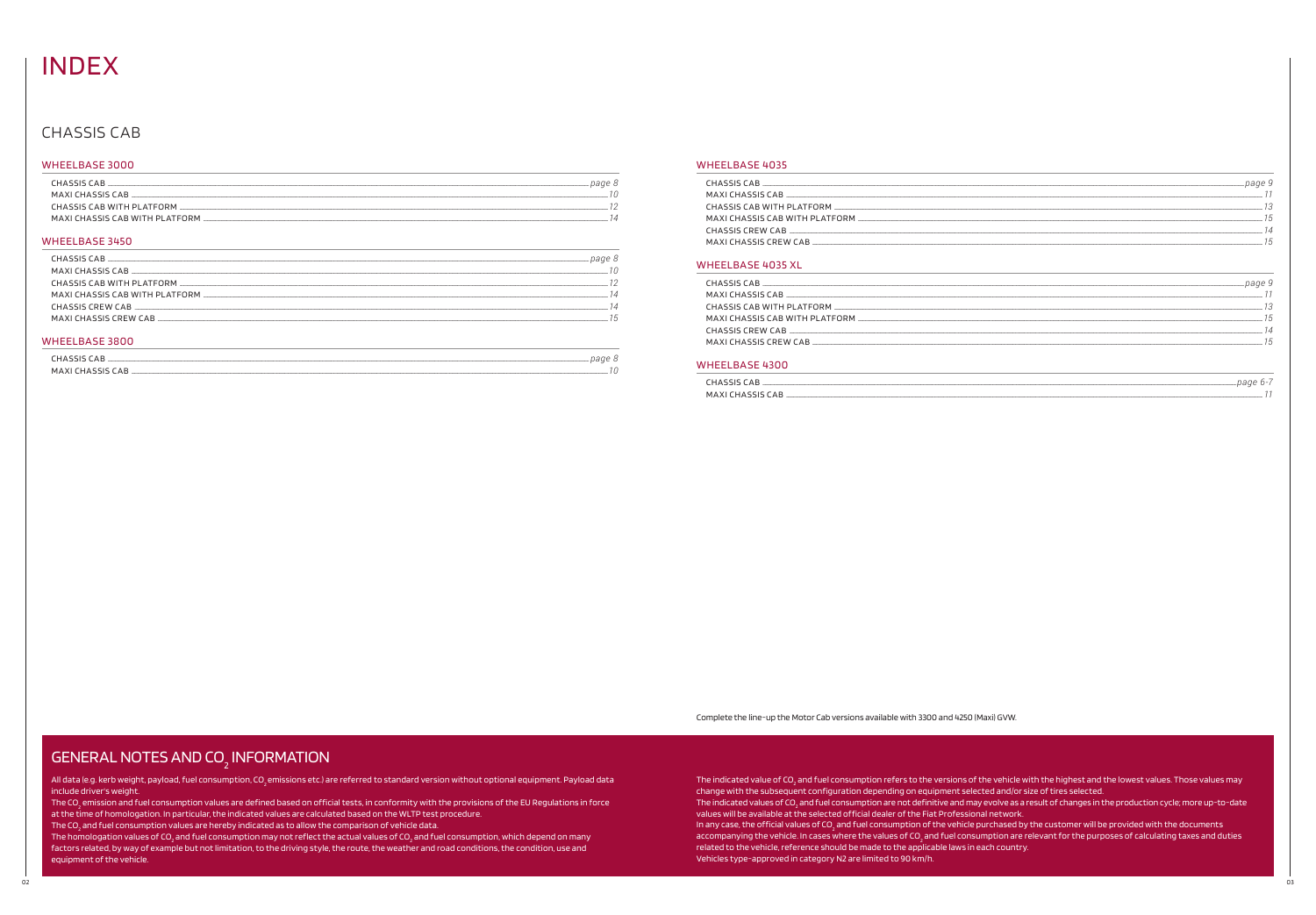# TECHNICAL SPECIFICATIONS DUCATONS

| <b>ENGINE</b>                                                | 120 MULTIJET <sub>3</sub>                                                                                               | 140 MULTIJET,                                                                                                           |                                                                                                                                                                                           | 160 MULTIJET, POWER                                                                                                                  |                                                                                                                         |                                                                                                                             | 180 MULTIJET <sub>3</sub> POWER                                             |                                                                                                                         |                                                                                                                             |  |
|--------------------------------------------------------------|-------------------------------------------------------------------------------------------------------------------------|-------------------------------------------------------------------------------------------------------------------------|-------------------------------------------------------------------------------------------------------------------------------------------------------------------------------------------|--------------------------------------------------------------------------------------------------------------------------------------|-------------------------------------------------------------------------------------------------------------------------|-----------------------------------------------------------------------------------------------------------------------------|-----------------------------------------------------------------------------|-------------------------------------------------------------------------------------------------------------------------|-----------------------------------------------------------------------------------------------------------------------------|--|
| No. of cylinders, layout                                     | 4, in line                                                                                                              |                                                                                                                         | 4, in line                                                                                                                                                                                |                                                                                                                                      | 4, in line                                                                                                              |                                                                                                                             |                                                                             | 4, in line                                                                                                              |                                                                                                                             |  |
| 2184 (83,8 x 99)<br>Displacement in cc (bore x stroke in mm) |                                                                                                                         | 2287                                                                                                                    |                                                                                                                                                                                           |                                                                                                                                      | 2184 (83,8 x 99)                                                                                                        |                                                                                                                             |                                                                             | 2184 (83,8 x 99)                                                                                                        |                                                                                                                             |  |
| 15.7:1<br>Compression ratio                                  |                                                                                                                         | 16.2:1                                                                                                                  |                                                                                                                                                                                           | 15.7:1                                                                                                                               |                                                                                                                         |                                                                                                                             | 15.7:1                                                                      |                                                                                                                         |                                                                                                                             |  |
| Max power output (EEC): kW (HP) / rpm                        | 88 (120) / 3500                                                                                                         |                                                                                                                         | 103 (140) / 3600<br>118 (160) / 3500                                                                                                                                                      |                                                                                                                                      |                                                                                                                         |                                                                                                                             | 132 (180) / 3500                                                            |                                                                                                                         |                                                                                                                             |  |
| Max torque output (EEC): Nm / rpm (with AT9)                 | 320 / 1400-2500                                                                                                         | 350/1400-2500<br>(380 / 1400-2250)                                                                                      |                                                                                                                                                                                           | 380/1500-2500<br>(400 / 1500-2250)                                                                                                   |                                                                                                                         |                                                                                                                             | 380/1500-3000<br>(450 / 1500-1750)                                          |                                                                                                                         |                                                                                                                             |  |
| Emission standard level                                      | Euro 6d-final                                                                                                           | Euro 6d-final / Euro VI-E                                                                                               |                                                                                                                                                                                           | Euro 6d-final / Euro VI-E                                                                                                            |                                                                                                                         |                                                                                                                             | Euro 6d-final / Euro VI-E                                                   |                                                                                                                         |                                                                                                                             |  |
| Timing system (control)                                      | DOHC (toothed belt)                                                                                                     | DOHC (toothed belt)                                                                                                     |                                                                                                                                                                                           | DOHC (toothed belt)                                                                                                                  |                                                                                                                         |                                                                                                                             | DOHC (toothed belt)                                                         |                                                                                                                         |                                                                                                                             |  |
| Supply                                                       | electronically controlled Common Rail MultiJets direct injection<br>with variable geometry turbocharger and intercooler | electronically controlled Common Rail MultiJets direct injection<br>with variable geometry turbocharger and intercooler |                                                                                                                                                                                           |                                                                                                                                      | electronically controlled Common Rail MultiJets direct injection<br>with variable geometry turbocharger and intercooler |                                                                                                                             |                                                                             | electronically controlled Common Rail MultiJets direct injection<br>with variable geometry turbocharger and intercooler |                                                                                                                             |  |
| Ignition                                                     | by compression                                                                                                          | by compression                                                                                                          |                                                                                                                                                                                           |                                                                                                                                      | by compression                                                                                                          |                                                                                                                             |                                                                             | by compression                                                                                                          |                                                                                                                             |  |
| Transmission                                                 |                                                                                                                         |                                                                                                                         |                                                                                                                                                                                           |                                                                                                                                      |                                                                                                                         |                                                                                                                             |                                                                             |                                                                                                                         |                                                                                                                             |  |
| Drive                                                        | front                                                                                                                   | front                                                                                                                   |                                                                                                                                                                                           | front                                                                                                                                |                                                                                                                         |                                                                                                                             | front                                                                       |                                                                                                                         |                                                                                                                             |  |
| Clutch                                                       | dry single plate with hydraulic release device                                                                          | dry single plate<br>with hydraulic release device                                                                       | torque converter                                                                                                                                                                          | dry single plate with hydraulic release device                                                                                       |                                                                                                                         | torque converter                                                                                                            | dry single plate with hydraulic release device                              |                                                                                                                         | torque converter                                                                                                            |  |
| Gearbox: no. of gears                                        | manual, $6 + R$                                                                                                         | manual, $6 + R$                                                                                                         | automatic, $9 + R$<br>with manual upshift /<br>downshift functionality<br>3 drive modes available<br>(normal / eco / power)                                                               | manual, $6 + R$                                                                                                                      |                                                                                                                         | automatic, $9 + R$<br>with manual upshift /<br>downshift functionality<br>3 drive modes available<br>(normal / eco / power) | manual, $6 + R$                                                             |                                                                                                                         | automatic, $9 + R$<br>with manual upshift /<br>downshift functionality<br>3 drive modes available<br>(normal / eco / power) |  |
| Gearbox ratios                                               | manual                                                                                                                  | manual                                                                                                                  | automatic                                                                                                                                                                                 | manual                                                                                                                               | manual MAXI                                                                                                             | automatic                                                                                                                   | manual                                                                      | manual MAXI                                                                                                             | automatic                                                                                                                   |  |
| Reduction ratios 1st                                         | 1:4.154                                                                                                                 | 1:4.154                                                                                                                 | 1:4.710                                                                                                                                                                                   | 1:4.273                                                                                                                              | 1:4.273                                                                                                                 | 1:4.710                                                                                                                     | 1:4.273                                                                     | 1:4.273                                                                                                                 | 1:4.710                                                                                                                     |  |
| 2 <sup>nd</sup>                                              | 1:2.118                                                                                                                 | 1:2.118                                                                                                                 | 1:2.840                                                                                                                                                                                   | 1:2.421                                                                                                                              | 1:2.421                                                                                                                 | 1:2.840                                                                                                                     | 1:2.421                                                                     | 1:2.421                                                                                                                 | 1:2.840                                                                                                                     |  |
| <b>R</b>                                                     | 1:1.361                                                                                                                 | 1:1.361                                                                                                                 | 1:1.910                                                                                                                                                                                   | 1:1.462                                                                                                                              | 1:1.462                                                                                                                 | 1:1.910                                                                                                                     | 1:1.462                                                                     | 1:1.462                                                                                                                 | 1:1.910                                                                                                                     |  |
| 4 <sup>th</sup>                                              | 1:0.978                                                                                                                 | 1:0.978                                                                                                                 | 1:1.380                                                                                                                                                                                   | 1:1.047                                                                                                                              | 1:0.955                                                                                                                 | 1:1.380                                                                                                                     | 1:1.047                                                                     | 1:0.955                                                                                                                 | 1:1.380                                                                                                                     |  |
| 5 <sup>th</sup>                                              | 1:0.756                                                                                                                 | 1:0.756                                                                                                                 | 1:1.000                                                                                                                                                                                   | 1:0.786                                                                                                                              | 1:0.695                                                                                                                 | 1:1.000                                                                                                                     | 1:0.786                                                                     | 1:0.695                                                                                                                 | 1:1.000                                                                                                                     |  |
| 6 <sup>th</sup>                                              | 1:0.622                                                                                                                 | 1:0.622                                                                                                                 | 1:0.810                                                                                                                                                                                   | 1:0.625                                                                                                                              | 1:0.552                                                                                                                 | 1:0.810                                                                                                                     | 1:0.625                                                                     | 1:0.552                                                                                                                 | 1:0.810                                                                                                                     |  |
| 7 <sup>th</sup>                                              |                                                                                                                         |                                                                                                                         | 1:0.700                                                                                                                                                                                   |                                                                                                                                      |                                                                                                                         | 1:0.700                                                                                                                     |                                                                             |                                                                                                                         | 1:0.700                                                                                                                     |  |
| 8 <sup>th</sup>                                              |                                                                                                                         |                                                                                                                         | 1:0.580                                                                                                                                                                                   | $-$                                                                                                                                  | $\sim$                                                                                                                  | 1:0.580                                                                                                                     |                                                                             |                                                                                                                         | 1:0.580                                                                                                                     |  |
| gth                                                          |                                                                                                                         |                                                                                                                         | 1:0.480                                                                                                                                                                                   |                                                                                                                                      |                                                                                                                         | 1:0.480                                                                                                                     |                                                                             |                                                                                                                         | 1:0.480                                                                                                                     |  |
| $\mathsf{R}$                                                 | 1:4.000                                                                                                                 | 1:4.000                                                                                                                 | 1:3.830                                                                                                                                                                                   | 1:4.182                                                                                                                              | 1:4.182                                                                                                                 | 1:3.830                                                                                                                     | 1:4.182                                                                     | 1:4.182                                                                                                                 | 1:3.830                                                                                                                     |  |
| Final drive ratio                                            | 1:4.867                                                                                                                 | 1:4.867                                                                                                                 | 1:4.585                                                                                                                                                                                   | 1:4.222                                                                                                                              | 1:4.867                                                                                                                 | 1:4.585                                                                                                                     | 1:4.222                                                                     | 1:4.867                                                                                                                 | 1:4.585                                                                                                                     |  |
| Steering                                                     |                                                                                                                         |                                                                                                                         |                                                                                                                                                                                           |                                                                                                                                      |                                                                                                                         |                                                                                                                             |                                                                             |                                                                                                                         |                                                                                                                             |  |
| Type                                                         |                                                                                                                         |                                                                                                                         |                                                                                                                                                                                           | electric rack and pinion po wer steering, with steering effort and energy consumption adaptation to vehicle speed                    |                                                                                                                         |                                                                                                                             |                                                                             |                                                                                                                         |                                                                                                                             |  |
| Turning circle (kerb-to-kerb)                                |                                                                                                                         |                                                                                                                         | short wheelbase 11,1 m - medium wheelbase 12,5 m - medium-long wheelbase 13,6 m - long wheelbase 14,3 m - long wheelbase with extra overhang 15,3 m                                       |                                                                                                                                      |                                                                                                                         |                                                                                                                             |                                                                             |                                                                                                                         |                                                                                                                             |  |
| Braking system - D (disc)                                    |                                                                                                                         |                                                                                                                         |                                                                                                                                                                                           |                                                                                                                                      |                                                                                                                         |                                                                                                                             |                                                                             |                                                                                                                         |                                                                                                                             |  |
| Type                                                         |                                                                                                                         |                                                                                                                         |                                                                                                                                                                                           | dual H-I circuit; front and rear disc brakes, ABS with electronic brake force distribution                                           |                                                                                                                         |                                                                                                                             |                                                                             |                                                                                                                         |                                                                                                                             |  |
| Front: Ø mm                                                  | 28q-30q: 280x24 self-ventilating<br>33q-35q: 280x28 self-ventilating                                                    | 30g: 280x24 self-ventilating<br>33q-35q: 280x28 self-ventilating<br>MAXI 35q-42,5q: 300x32 self-ventilating             | 30g: 280x28 self-ventilating<br>33q-35q-MAXI 35q-42,5q: 300x32<br>self-ventilating                                                                                                        | 30q: 280x24 self-ventilating<br>33q-35q: 280x28 self-ventilating<br>MAXI 35q-42,5q: 300x32 self-ventilating                          |                                                                                                                         | 30g: 280x28 self-ventilating<br>33q-35q-MAXI 35q-42,5q: 300x32<br>self-ventilating                                          | 33q-35q: 280x28 self-ventilating<br>MAXI 35q-42,5q: 300x32 self-ventilating |                                                                                                                         | 33q-35q-MAXI 35q-40q: 300x32<br>self-ventilating                                                                            |  |
| Rear: Ø mm                                                   | 28q-30q-33q-35q: 280x16                                                                                                 | 30g-33g-35g-MAXI 35g: 280x16<br>MAXI 42,5q: 300x22                                                                      | 30q-33q-35q: 280x16<br>MAXI 35q-42,5q: 300x22                                                                                                                                             | 30q-33q-35q-MAXI 35q: 280x16<br>MAXI 42,5q: 300x22                                                                                   |                                                                                                                         | 30q-33q-35q: 280x16<br>MAXI 35q-42,5q: 300x22                                                                               | 33q-35q-MAXI 35q: 280x16<br>MAXI 42,5q: 300x22                              |                                                                                                                         | 33q-35q: 280x16<br>MAXI 35g-42,5g: 300x22                                                                                   |  |
| Brake servo: Ø                                               | 28q-30q-33q-35q: 11"                                                                                                    | 30q-33q-35q-MAXI 35q: 11"<br>MAXI 42,5q: 10" + 10" tandem                                                               | 30q-33q-35q: 11"<br>MAXI 42,5q: 10" + 10" tandem                                                                                                                                          | 30q-33q-35q-MAXI 35q: 11"<br>MAXI 42.5g: 10" + 10" tandem                                                                            |                                                                                                                         | 30q-33q-35q: 11"<br>MAXI 42,5q: 10" + 10" tandem                                                                            | 33q-35q-MAXI 35q: 11"<br>MAXI 42,5q: 10" + 10" tandem                       |                                                                                                                         | 33q-35q: 11"<br>MAXI 42,5q: 10" + 10" tandem                                                                                |  |
| Suspension                                                   |                                                                                                                         |                                                                                                                         |                                                                                                                                                                                           |                                                                                                                                      |                                                                                                                         |                                                                                                                             |                                                                             |                                                                                                                         |                                                                                                                             |  |
| Front standard configuration                                 |                                                                                                                         |                                                                                                                         |                                                                                                                                                                                           | independent, MacPherson type with wishbones, coil springs, telescopic shock absorbers and anti-roll bar                              |                                                                                                                         |                                                                                                                             |                                                                             |                                                                                                                         |                                                                                                                             |  |
| Rear standard configuration                                  |                                                                                                                         |                                                                                                                         |                                                                                                                                                                                           | rigid tubular axle with parabolic longitudinal leaf springs, telescopic shock absorbers and flexible side buffers                    |                                                                                                                         |                                                                                                                             |                                                                             |                                                                                                                         |                                                                                                                             |  |
| Maximum permitted<br>weight on front axle (kg)               | 28q: 1630kg - 30q: 1660kg - 33 q: 1800kg - 35q: 1880kg                                                                  | 30q: 1660kg - 33 q: 1800kg - 35q: 1880kg<br>MAXI 35q-42,5q: 2100 kg                                                     | 30q: 1660kg - 33 q: 1840kg - 35q: 1960kg                                                                                                                                                  | 30q: 1660kg - 33 q: 1800kg - 35q: 1880kg<br>MAXI 35q-42,5q: 2100 kg                                                                  |                                                                                                                         | 30q: 1660kg - 33 q: 1840kg - 35q: 1960kg   33 q: 1800kg - 35q: 1880kg                                                       | MAXI 35g-42,5g: 2100 kg                                                     | 33 g: 1840kg - 35g: 1960kg                                                                                              |                                                                                                                             |  |
| Maximum permitted<br>weight on rear axle (kg)                | 28q-30q: 1650kg - 33q: 1900kg - 35q: 2000kg                                                                             | 30g: 1650kg - 33g: 1900kg - 35g: 2000kg<br>MAXI 35q-42,5q: 2400 kg                                                      |                                                                                                                                                                                           | 30q: 1650kg - 33q: 1900kg - 35q: 2000kg<br>MAXI 35q-42,5q: 2400 kg                                                                   |                                                                                                                         |                                                                                                                             | 33q: 1900kg - 35q: 2000kg<br>MAXI 35q-42,5q: 2400 kg                        |                                                                                                                         |                                                                                                                             |  |
| Wheels                                                       |                                                                                                                         |                                                                                                                         |                                                                                                                                                                                           |                                                                                                                                      |                                                                                                                         |                                                                                                                             |                                                                             |                                                                                                                         |                                                                                                                             |  |
| Tyres                                                        |                                                                                                                         |                                                                                                                         | manual: 28q-30q-33q-35q 215/70 R 15 C (215/75 R 16 C optional, 225/70 R 15 C all season optional) - MAXI 35q 215/75 R 16 C - MAXI 42,5q 225/75 R 16 C (225/75 R 16 C all season optional) |                                                                                                                                      |                                                                                                                         |                                                                                                                             |                                                                             |                                                                                                                         |                                                                                                                             |  |
| Electrical system (12V)                                      |                                                                                                                         |                                                                                                                         | automatic: 30q 215/70 R 15 C (225/70 R 15 C all season optional) - 33q-35q-MAXI 35q 215/75 R 16 C MAXI 42,5q 225/75 R 16 C (225/75 R 16 C all season optional)                            |                                                                                                                                      |                                                                                                                         |                                                                                                                             |                                                                             |                                                                                                                         |                                                                                                                             |  |
| Battery capacity                                             |                                                                                                                         |                                                                                                                         |                                                                                                                                                                                           | 105 Ah (L6)                                                                                                                          |                                                                                                                         |                                                                                                                             |                                                                             |                                                                                                                         |                                                                                                                             |  |
| Alternator                                                   |                                                                                                                         |                                                                                                                         |                                                                                                                                                                                           | 220 A (LIN) high efficiency                                                                                                          |                                                                                                                         |                                                                                                                             |                                                                             |                                                                                                                         |                                                                                                                             |  |
| Stop&Start System with ECO function                          |                                                                                                                         |                                                                                                                         |                                                                                                                                                                                           | standard on all range                                                                                                                |                                                                                                                         |                                                                                                                             |                                                                             |                                                                                                                         |                                                                                                                             |  |
|                                                              |                                                                                                                         |                                                                                                                         |                                                                                                                                                                                           |                                                                                                                                      |                                                                                                                         |                                                                                                                             |                                                                             |                                                                                                                         |                                                                                                                             |  |
| Weights - Capacities                                         |                                                                                                                         |                                                                                                                         |                                                                                                                                                                                           |                                                                                                                                      |                                                                                                                         |                                                                                                                             |                                                                             |                                                                                                                         |                                                                                                                             |  |
| Max. towable weight (braked) (kg)                            | 28q: 2000<br>30q-33q-35q: 2500                                                                                          | 30q-33q-35q: 2500<br>35q MAXI: 3000<br>42,5q MAXI: 2250                                                                 |                                                                                                                                                                                           | 30q-33q-35q: 2500<br>35q MAXI: 3000<br>42,5q MAXI: 2250                                                                              |                                                                                                                         |                                                                                                                             | 30q-33q-35q: 2500<br>35q MAXI: 3000<br>42,5q MAXI: 2250                     |                                                                                                                         |                                                                                                                             |  |
| Diesel fuel tank capacity (litres)                           |                                                                                                                         |                                                                                                                         |                                                                                                                                                                                           | 90 on all range except for Combi short wheelbase<br>60 on Combi short wheelbase<br>reduced capacity of 75 and 60 available as option |                                                                                                                         |                                                                                                                             |                                                                             |                                                                                                                         |                                                                                                                             |  |
| AdBlue fuel tank capacity (litres)                           |                                                                                                                         |                                                                                                                         |                                                                                                                                                                                           | 19                                                                                                                                   |                                                                                                                         |                                                                                                                             |                                                                             |                                                                                                                         |                                                                                                                             |  |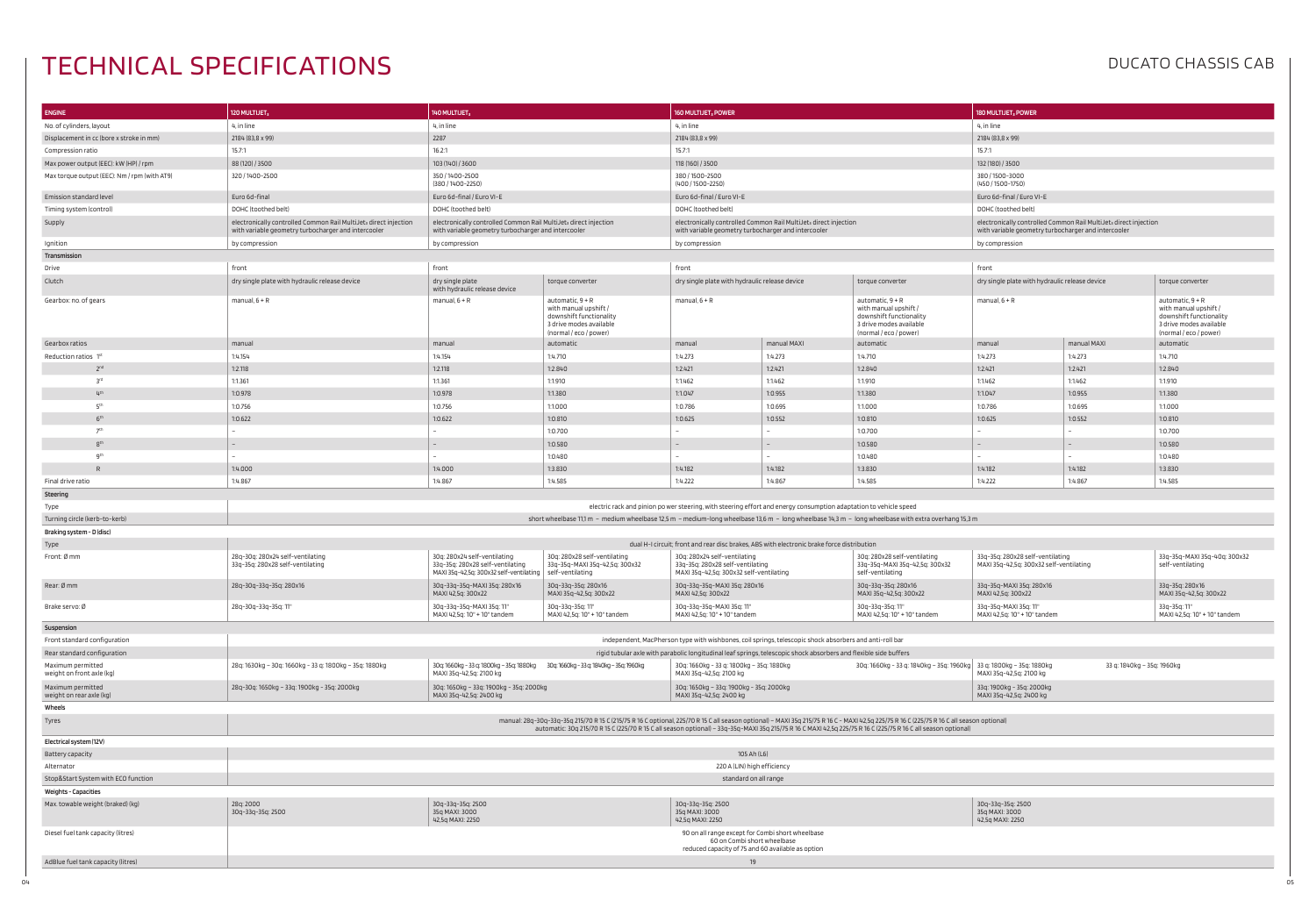| <b>DIMENSIONS mm</b>                                                               | <b>CHASSIS CAB 33</b> |      | <b>CHASSIS CAB 35</b> |      |      |      |
|------------------------------------------------------------------------------------|-----------------------|------|-----------------------|------|------|------|
| Wheelbase                                                                          | 3000                  | 3450 | 3800                  | 3000 | 3450 | 3800 |
| Maximum length                                                                     | 4908                  | 5358 | 5708                  | 4908 | 5358 | 5708 |
| Maximum width                                                                      | 2050                  | 2050 | 2050                  | 2050 | 2050 | 2050 |
| Front track                                                                        | 1810                  | 1810 | 1810                  | 1810 | 1810 | 1810 |
| <b>Rear track</b>                                                                  | 1790                  | 1790 | 1790                  | 1790 | 1790 | 1790 |
| Maximum height (unladen)<br>H                                                      | 2254                  | 2254 | 2254                  | 2254 | 2254 | 2254 |
| Front overhang                                                                     | 948                   | 948  | 948                   | 948  | 948  | 948  |
| Rear overhang<br>B                                                                 | 960                   | 960  | 960                   | 960  | 960  | 960  |
| Chassis height (unladen)<br>M                                                      | 650                   | 650  | 650                   | 650  | 650  | 650  |
| Rear axle span at the level of the<br>X<br>bodywork (finished trim overhang limit) | 1800                  | 2070 | 2280                  | 1800 | 2070 | 2280 |
| CA Rear cab span on rear axle                                                      | 1610                  | 2060 | 2410                  | 1610 | 2060 | 2410 |
| Max. chassis width $\blacksquare$<br>s.                                            | 2350                  | 2350 | 2350                  | 2350 | 2350 | 2350 |
| Max. length with outfit                                                            | 5748                  | 6468 | 7028                  | 5748 | 6468 | 7028 |
| Max. permitted weight on front axle (kg)                                           |                       | 1750 |                       | 1850 |      |      |
| Max. permitted weight on rear axle $(kq)$<br>1900                                  |                       | 2000 |                       |      |      |      |

Note: Kerb weight is referred to standard version without optional equipment

 $\blacksquare$  Linked to door mirrors opt. 042 – 2200 mm with opt. 036 – 2100 mm with standard door mirrors 06<br>06

# CHASSIS CAB







|      | 2254 |   |
|------|------|---|
|      |      | ı |
| 1810 |      |   |





| WHEELBASE 3000 mm                 |         | <b>CHASSIS CAB33</b> |         | <b>CHASSIS CAB 35</b> |         |         |
|-----------------------------------|---------|----------------------|---------|-----------------------|---------|---------|
| Engine Multijet <sub>3</sub> (hp) | 120     | 140                  | 120     | 140                   | 160     | 180     |
| <b>Model version</b>              | 290.4CM | 290.4CN              | 290.9CM | 290.9CN               | 290.9CQ | 290.9CS |
| GVW (kg)                          | 3300    | 3300                 | 3500    | 3500                  | 3500    | 3500    |
| Kerb weight (kg)                  | 1675    | 1675                 | 1675    | 1675                  | 1690    | 1690    |
| <b>Model version</b>              |         | 290.4CP              |         | 290.9CP               | 290.9CR | 290.9CT |
| GVW (kg)                          |         | 3300                 |         | 3500                  | 3500    | 3500    |
| Kerb weight (kg)                  |         | 1685                 |         | 1685                  | 1700    | 1700    |

| WHEELBASE 3450 mm                 |         | <b>CHASSIS CAB 33</b> |         |         | <b>CHASSIS CAB 35</b> |         |
|-----------------------------------|---------|-----------------------|---------|---------|-----------------------|---------|
| Engine Multijet <sub>3</sub> (hp) | 120     | 140                   | 120     | 140     | 160                   | 180     |
| <b>Model version</b>              | 290.5CM | 290.5CN               | 290.ACM | 290.ACN | 290.ACQ               | 290.ACS |
| GVW (kg)                          | 3300    | 3300                  | 3500    | 3500    | 3500                  | 3500    |
| Kerb weight (kg)                  | 1715    | 1715                  | 1715    | 1715    | 1730                  | 1730    |
| <b>Model version</b>              |         | 290.5CP               |         | 290.ACP | 290.ACR               | 290.ACT |
| GVW (kg)                          |         | 3300                  |         | 3500    | 3500                  | 3500    |
| Kerb weight (kg)                  |         | 1770                  |         | 1770    | 1770                  | 1770    |

| WHEELBASE 3800 mm                 | <b>CHASSIS CAB 33</b> |         | <b>CHASSIS CAB 35</b> |         |         |         |
|-----------------------------------|-----------------------|---------|-----------------------|---------|---------|---------|
| Engine Multijet <sub>3</sub> (hp) | 120                   | 140     | 120                   | 140     | 160     | 180     |
| <b>Model version</b>              | 290.KCM               | 290.KCN | 290.LCM               | 290.LCN | 290.LCQ | 290.LCS |
| GVW (kg)                          | 3300                  | 3300    | 3500                  | 3500    | 3500    | 3500    |
| Kerb weight (kg)                  | 1725                  | 1725    | 1725                  | 1725    | 1740    | 1740    |
| <b>Model version</b>              |                       | 290.KCP |                       | 290.LCP | 290.LCR | 290.LCT |
| GVW (kg)                          |                       | 3300    |                       | 3500    | 3500    | 3500    |
| Kerb weight (kg)                  |                       | 1780    |                       | 1780    | 1780    | 1780    |

| <b>DIMENSIONS mm</b>                                                                |      | <b>CHASSIS CAB33</b> |      | <b>CHASSIS CAB 35</b> |  |  |
|-------------------------------------------------------------------------------------|------|----------------------|------|-----------------------|--|--|
| A Wheelbase                                                                         | 4035 | 4035 XL              | 4035 | 4035 XL               |  |  |
| Maximum length                                                                      | 5943 | 6308                 | 5943 | 6308                  |  |  |
| Maximum width                                                                       | 2050 | 2050                 | 2050 | 2050                  |  |  |
| Front track                                                                         | 1810 | 1810                 | 1810 | 1810                  |  |  |
| Rear track                                                                          | 1790 | 1790                 | 1790 | 1790                  |  |  |
| H Maximum height (unladen)                                                          | 2254 | 2254                 | 2254 | 2254                  |  |  |
| Front overhang                                                                      | 948  | 948                  | 948  | 948                   |  |  |
| <b>B</b> Rear overhang                                                              | 960  | 1325                 | 960  | 1325                  |  |  |
| M Chassis height (unladen)                                                          | 650  | 650                  | 650  | 650                   |  |  |
| Rear axle span at the level of the<br>X.<br>bodywork (finished trim overhang limit) | 2400 | 2400                 | 2400 | 2400                  |  |  |
| CA Rear cab span on rear axle                                                       | 2645 | 2645                 | 2645 | 2645                  |  |  |
| 5 Max. chassis width <sup>■</sup>                                                   | 2350 | 2350                 | 2350 | 2350                  |  |  |
| Z Max. length with outfit                                                           | 7383 | 7383                 | 7383 | 7383                  |  |  |
| Max. permitted weight on front axle (kg)                                            |      | 1750                 |      | 1850                  |  |  |
| Max. permitted weight on rear axle $(ka)$                                           |      | 1900                 | 2000 |                       |  |  |

| WHEELBASE 4035 mm                 |         | <b>CHASSIS CAB33</b> |         |         | <b>CHASSIS CAB 35</b> |         |
|-----------------------------------|---------|----------------------|---------|---------|-----------------------|---------|
| Engine Multijet <sub>3</sub> (hp) | 120     | 140                  | 120     | 140     | 160                   | 180     |
| <b>Model version</b>              | 290.6CM | 290.6CN              | 290.BCM | 290.BCN | 290.BCQ               | 290.BCS |
| GVW (kg)                          | 3300    | 3300                 | 3500    | 3500    | 3500                  | 3500    |
| Kerb weight (kg)                  | 1735    | 1735                 | 1735    | 1735    | 1750                  | 1750    |
| <b>Model version</b>              |         | 290.6CP              |         | 290.BCP | 290.BCR               | 290.BCT |
| GVW (kg)                          |         | 3300                 |         | 3500    | 3500                  | 3500    |
| Kerb weight (kg)                  |         | 1790                 |         | 1790    | 1790                  | 1790    |

| WHEELBASE 4035 mm XL              | <b>CHASSIS CAB35</b> |         |         |         |  |  |  |  |
|-----------------------------------|----------------------|---------|---------|---------|--|--|--|--|
| Engine Multijet <sub>3</sub> (hp) | 120                  | 140     | 160     | 180     |  |  |  |  |
| <b>Model version</b>              | 290.CCM              | 290.CCN | 290.CCQ | 290.CCS |  |  |  |  |
| GVW (kg)                          | 3500                 | 3500    | 3500    | 3500    |  |  |  |  |
| Kerb weight (kg)                  | 1750                 | 1750    | 1765    | 1765    |  |  |  |  |
| <b>Model version</b>              |                      | 290.CCP | 290.CCR | 290.CCT |  |  |  |  |
| GVW (kg)                          |                      | 3500    | 3500    | 3500    |  |  |  |  |
| Kerb weight (kg)                  |                      | 1805    | 1805    | 1805    |  |  |  |  |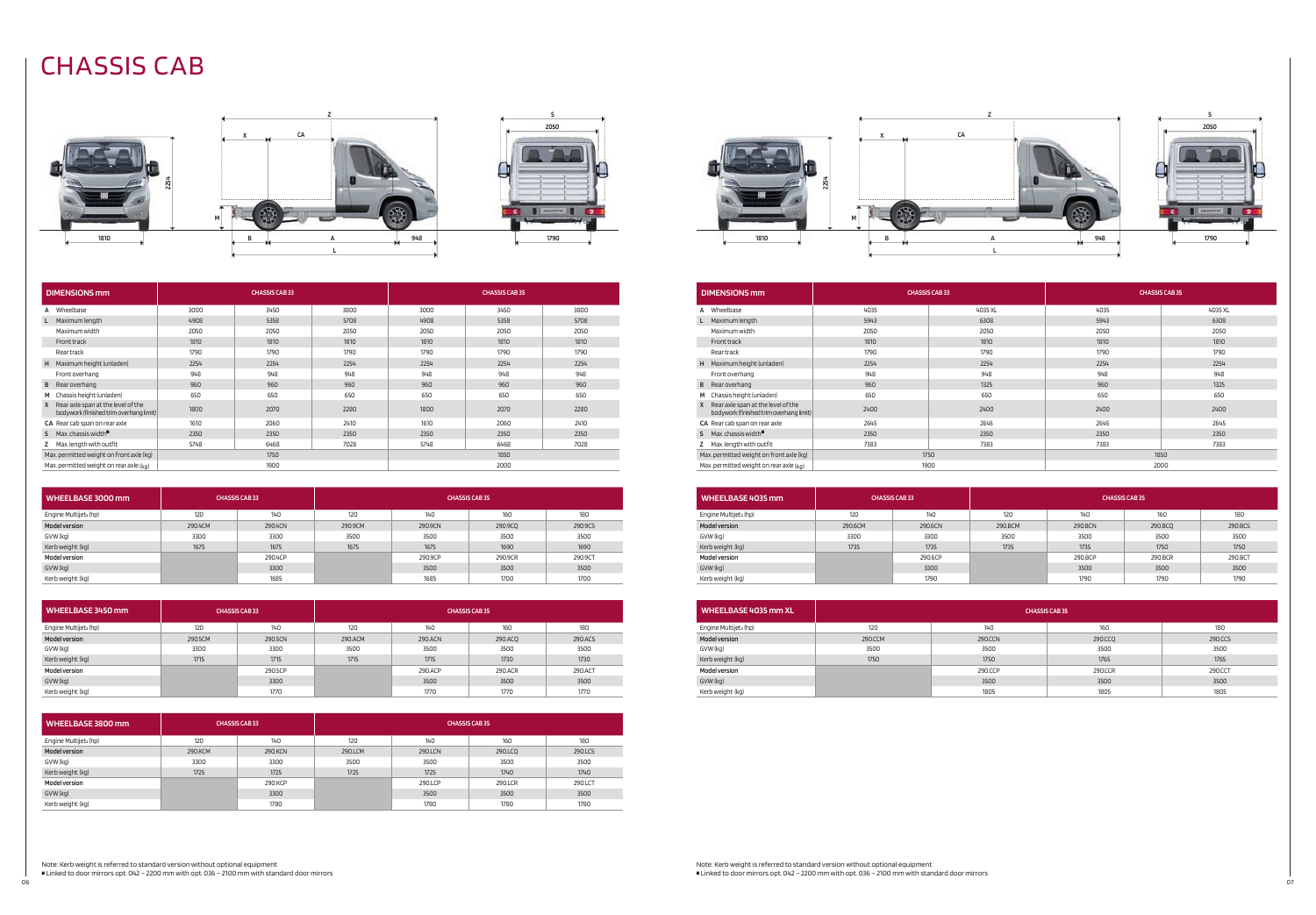Note: Kerb weight is referred to standard version without optional equipment

<sup>A</sup> Linked to door mirrors opt. 042 – 2200 mm with opt. 036 – 2100 mm with standard door mirrors

**.** 2500 kg with OPT 057 (Oversized rear suspensions 2.500 kg) 08<br>08

Note: Kerb weight is referred to standard version without optional equipment Inked to door mirrors opt. 042 – 2200 mm with opt. 036 – 2100 mm with standard door mirrors **.** 2500 kg with OPT 057 (Oversized rear suspensions 2.500 kg)

# MAXI CHASSIS CAB













| <b>DIMENSIONS mm</b>                                                            |      | <b>MAXI CHASSIS CAB 35</b> |      |       | <b>MAXI CHASSIS CAB 40</b> |
|---------------------------------------------------------------------------------|------|----------------------------|------|-------|----------------------------|
| A Wheelbase                                                                     | 3000 | 3450                       | 3800 | 3450  | 3800                       |
| L Maximum length                                                                | 4908 | 5358                       | 5708 | 5358  | 5708                       |
| Maximum width                                                                   | 2050 | 2050                       | 2050 | 2050  | 2050                       |
| Front track                                                                     | 1810 | 1810                       | 1810 | 1810  | 1810                       |
| Rear track                                                                      | 1790 | 1790                       | 1790 | 1790  | 1790                       |
| H Maximum height (unladen)                                                      | 2254 | 2254                       | 2254 | 2254  | 2254                       |
| Front overhang                                                                  | 948  | 948                        | 948  | 948   | 948                        |
| <b>B</b> Rear overhang                                                          | 960  | 960                        | 960  | 960   | 960                        |
| M Chassis height (unladen)                                                      | 650  | 650                        | 650  | 650   | 650                        |
| X Rear axle span at the level of the<br>bodywork (finished trim overhang limit) | 1800 | 2070                       | 2280 | 2070  | 2280                       |
| CA Rear cab span on rear axle                                                   | 1610 | 2060                       | 2410 | 2060  | 2410                       |
| $S$ Max, chassis width <sup>"</sup>                                             | 2350 | 2350                       | 2350 | 2350  | 2350                       |
| Z Max. length with outfit                                                       | 5748 | 6468                       | 7028 | 6468  | 7028                       |
| Max. permitted weight on front axle (kg)                                        |      | 2100                       |      | 2100  |                            |
| Max. permitted weight on rear axle (kg)                                         |      | 2400●                      |      | 2400● |                            |

| WHEELBASE 3000 mm                 | <b>MAXI CHASSIS CAB 35</b> |         |         |  |  |  |
|-----------------------------------|----------------------------|---------|---------|--|--|--|
| Engine Multijet <sub>3</sub> (hp) | 140                        | 160     | 180     |  |  |  |
| <b>Model version</b>              | 295.9CN                    | 295.9CQ | 295.9CS |  |  |  |
| GVW (kg)                          | 3500                       | 3500    | 3500    |  |  |  |
| Kerb weight (kg)                  | 1725                       | 1740    | 1740    |  |  |  |
| <b>Model version</b>              | 295.9CP                    | 295.9CR | 295.9CT |  |  |  |
| GVW (kg)                          | 3500                       | 3500    | 3500    |  |  |  |
| Kerb weight (kg)                  | 1740                       | 1740    | 1740    |  |  |  |

| WHEELBASE 3450 mm                 | <b>MAXI CHASSIS CAB 35</b> |         |         |         | <b>MAXI CHASSIS CAB 40</b> |         |
|-----------------------------------|----------------------------|---------|---------|---------|----------------------------|---------|
| Engine Multijet <sub>3</sub> (hp) | 140                        | 160     | 180     | 140     | 160                        | 180     |
| <b>Model version</b>              | 295.ACN                    | 295.ACQ | 295.ACS | 295.FCN | 295.FCO                    | 295.FCS |
| GVW (kg)                          | 3500                       | 3500    | 3500    | 4250    | 4250                       | 4250    |
| Kerb weight (kg)                  | 1755                       | 1770    | 1770    | 1755    | 1770                       | 1770    |
| <b>Model version</b>              | 295.ACP                    | 295.ACR | 295.ACT | 295.FCP | 295.FCR                    | 295.FCT |
| GVW (kg)                          | 3500                       | 3500    | 3500    | 4250    | 4250                       | 4250    |
| Kerb weight (kg)                  | 1770                       | 1770    | 1770    | 1770    | 1770                       | 1770    |

| WHEELBASE 3800 mm                 | <b>MAXI CHASSIS CAB 35</b> |         |         |         | <b>MAXI CHASSIS CAB 40</b> |          |
|-----------------------------------|----------------------------|---------|---------|---------|----------------------------|----------|
| Engine Multijet <sub>3</sub> (hp) | 140                        | 160     | 180     | 140     | 160                        | 180      |
| <b>Model version</b>              | 295.LCN                    | 295.LCQ | 295.LCS | 295.PCN | 295.PCQ                    | 295, PCS |
| GVW (kg)                          | 3500                       | 3500    | 3500    | 4250    | 4250                       | 4250     |
| Kerb weight (kg)                  | 1765                       | 1780    | 1780    | 1765    | 1780                       | 1780     |
| <b>Model version</b>              | 295.LCP                    | 295.LCR | 295.LCT | 295.PCP | 295.PCR                    | 295.PCT  |
| GVW (kg)                          | 3500                       | 3500    | 3500    | 4250    | 4250                       | 4250     |
| Kerb weight (kg)                  | 1780                       | 1780    | 1780    | 1780    | 1780                       | 1780     |

| <b>DIMENSIONS mm</b>                                                                          |      | <b>MAXI CHASSIS CAB35</b> | <b>MAXI CHASSIS CAB 40</b> |         |      |
|-----------------------------------------------------------------------------------------------|------|---------------------------|----------------------------|---------|------|
| A Wheelbase                                                                                   | 4035 | 4035 XL                   | 4035                       | 4035 XL | 4300 |
| Maximum length                                                                                | 5943 | 6308                      | 5943                       | 6308    | 6208 |
| Maximum width                                                                                 | 2050 | 2050                      | 2050                       | 2050    | 2050 |
| Front track                                                                                   | 1810 | 1810                      | 1810                       | 1810    | 1810 |
| Rear track                                                                                    | 1790 | 1790                      | 1790                       | 1790    | 1790 |
| H Maximum height (unladen)                                                                    | 2254 | 2254                      | 2254                       | 2254    | 2254 |
| Front overhang                                                                                | 948  | 948                       | 948                        | 948     | 948  |
| Rear overhang<br>B                                                                            | 960  | 1325                      | 960                        | 1325    | 960  |
| Chassis height (unladen)<br>M                                                                 | 650  | 650                       | 650                        | 650     | 650  |
| Rear axle span at the level of the<br>$\mathsf{X}$<br>bodywork (finished trim overhang limit) | 2400 | 2400                      | 2400                       | 2400    | 2400 |
| CA Rear cab span on rear axle                                                                 | 2645 | 2645                      | 2645                       | 2645    | 2910 |
| Max. chassis width $\blacksquare$<br>s.                                                       | 2350 | 2350                      | 2350                       | 2350    | 2350 |
| Z Max. length with outfit                                                                     | 7383 | 7383                      | 7383                       | 7383    | 7648 |
| Max. permitted weight on front axle (kg)                                                      |      | 2100                      |                            | 2100    |      |
| Max. permitted weight on rear axle $(kq)$                                                     |      | 2400●                     |                            | 2400●   |      |

| <b>WHEELBASE 4035 MM</b>          | <b>MAXI CHASSIS CAB 35</b> |         |         |            | <b>MAXI CHASSIS CAB 40</b> |         |
|-----------------------------------|----------------------------|---------|---------|------------|----------------------------|---------|
| Engine Multijet <sub>3</sub> (hp) | 140                        | 160     | 180     | 140        | 160                        | 180     |
| <b>Model version</b>              | 295.BCN                    | 295.BCO | 295.BCS | 295.GCN ** | 295.GCQ                    | 295.GCS |
| GVW (kg)                          | 3500                       | 3500    | 3500    | 4250       | 4250                       | 4250    |
| Kerb weight (kg)                  | 1775                       | 1790    | 1790    | 1775       | 1790                       | 1790    |
| <b>Model version</b>              | 295.BCP                    | 295.BCR | 295.BCT | 295.GCP ** | 295.GCR                    | 295.GCT |
| GVW (kg)                          | 3500                       | 3500    | 3500    | 4250       | 4250                       | 4250    |
| Kerb weight (kg)                  | 1790                       | 1790    | 1790    | 1790       | 1790                       | 1790    |

| WHEELBASE 4035 MM XL              | <b>MAXI CHASSIS CAB 35</b> |         |         | <b>MAXICHASSIS CAB 40</b> |         |         |
|-----------------------------------|----------------------------|---------|---------|---------------------------|---------|---------|
| Engine Multijet <sub>3</sub> (hp) | 140                        | 160     | 180     | 140                       | 160     | 180     |
| <b>Model version</b>              | 295.CCN                    | 295.CCQ | 295.CCS | 295.HCN                   | 295.HCQ | 295.HCS |
| GVW (kg)                          | 3500                       | 3500    | 3500    | 4250                      | 4250    | 4250    |
| Kerb weight (kg)                  | 1790                       | 1805    | 1805    | 1790                      | 1805    | 1805    |
| <b>Model version</b>              | 295.CCP                    | 295.CCR | 295.CCT | 295.HCP                   | 295.HCR | 295.HCT |
| GVW (kg)                          | 3500                       | 3500    | 3500    | 4250                      | 4250    | 4250    |
| Kerb weight (kg)                  | 1805                       | 1805    | 1805    | 1805                      | 1805    | 1805    |

| <b>WHEELBASE 4300 MM</b>          | <b>MAXI CHASSIS CAB 35</b> |         |         | <b>MAXI CHASSIS CAB 40</b> |         |         |  |
|-----------------------------------|----------------------------|---------|---------|----------------------------|---------|---------|--|
| Engine Multijet <sub>3</sub> (hp) | 140                        | 160     | 180     | 140                        | 160     | 180     |  |
| <b>Model version</b>              | 295.TCN                    | 295.TCQ | 295.TCS | 295.UCN                    | 295.UCQ | 295.UCS |  |
| GVW (kg)                          | 3500                       | 3500    | 3500    | 4250                       | 4250    | 4250    |  |
| Kerb weight (kg)                  | 1795                       | 1810    | 1810    | 1795                       | 1810    | 1810    |  |
| <b>Model version</b>              | 295.TCP                    | 295.TCR | 295.TCT | 295.UCP                    | 295.UCR | 295.UCT |  |
| GVW (kg)                          | 3500                       | 3500    | 3500    | 4250                       | 4250    | 4250    |  |
| Kerb weight (kg)                  | 1810                       | 1810    | 1810    | 1810                       | 1810    | 1810    |  |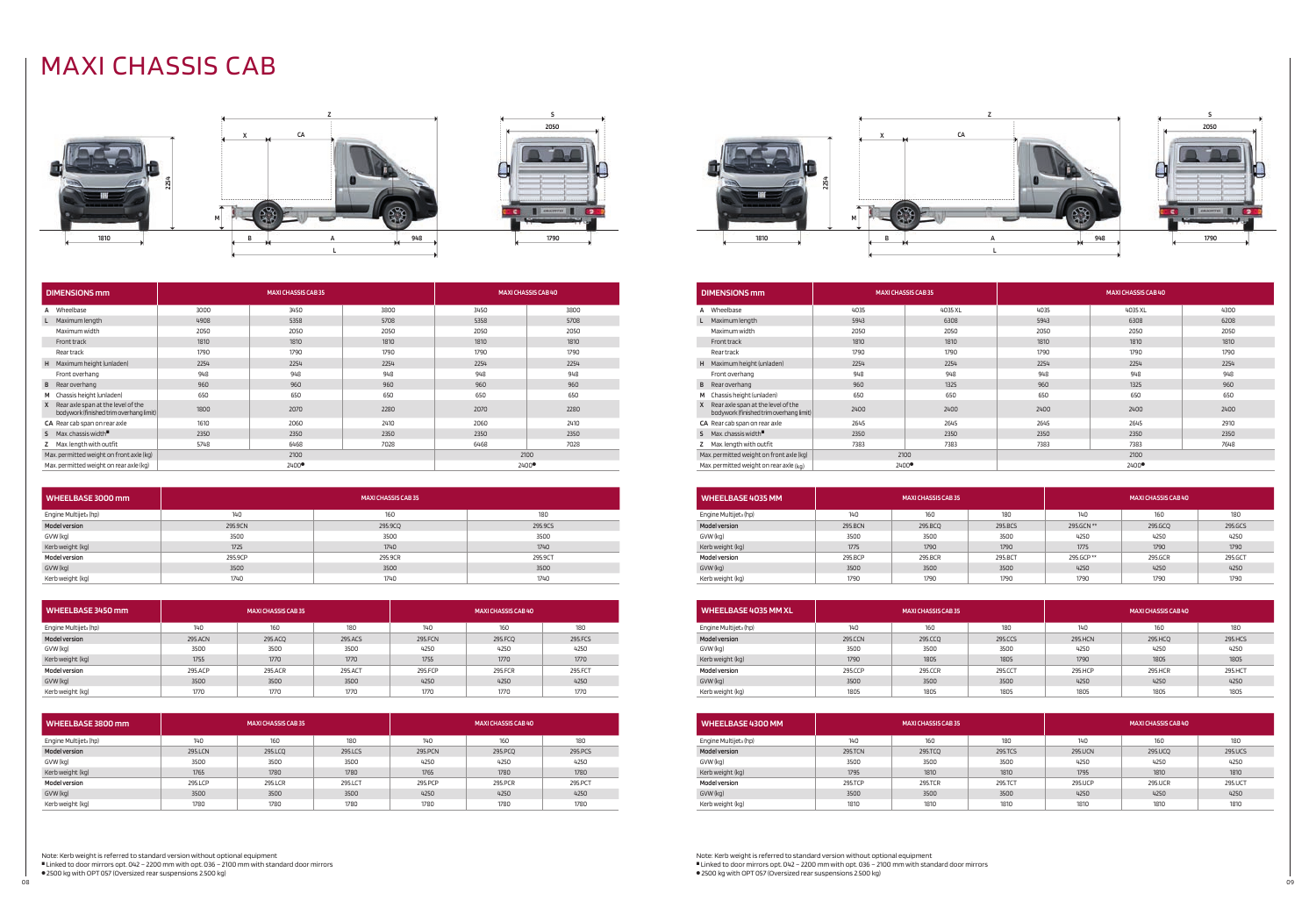Note: Kerb weight is referred to standard version without optional equipment

Linked to door mirrors opt. 042 - 2200 mm with opt. 036 - 2100 mm with standard door mirrors

# CHASSIS CAB WITH PLATFORM







| WHEELBASE 3000 mm                 |                   | <b>CHASSIS CAB WITH PLATFORM 33</b> |                   | <b>CHASSIS CAB WITH PLATFORM 35</b> |                   |                   |  |
|-----------------------------------|-------------------|-------------------------------------|-------------------|-------------------------------------|-------------------|-------------------|--|
| Engine Multijet <sub>3</sub> (hp) | 120               | 140                                 | 120               | 140                                 | 160               | 180               |  |
| <b>Model version</b>              | 290.4CM + OPT 292 | 290.4CN + OPT 292                   | 290.9CM + OPT 292 | 290.9CN + OPT 292                   | 290.9CO + OPT 292 | 290.9CS + OPT 292 |  |
| GVW (kg)                          | 3300              | 3300                                | 3500              | 3500                                | 3500              | 3500              |  |
| Kerb weight (kg)                  | 1675              | 1675                                | 1675              | 1675                                | 1690              | 1690              |  |
| <b>Model version</b>              |                   | 290.4CP + OPT 292                   |                   | 290.9CP + OPT 292                   | 290.9CR + OPT 292 | 290.9CT + OPT 292 |  |
| GVW (kg)                          |                   | 3300                                |                   | 3500                                | 3500              | 3500              |  |
| Kerb weight (kg)                  |                   | 1730                                |                   | 1730                                | 1730              | 1730              |  |

| WHEELBASE 3450 mm                 |                   | <b>CHASSIS CAB WITH PLATFORM 33</b> |                   | <b>CHASSIS CAB WITH PLATFORM 35</b> |                   |                   |  |
|-----------------------------------|-------------------|-------------------------------------|-------------------|-------------------------------------|-------------------|-------------------|--|
| Engine Multijet <sub>3</sub> (hp) | 120               | 140                                 |                   | 140                                 | 160               | 180               |  |
| <b>Model version</b>              | 290.5CM + OPT 292 | 290.5CN + OPT 292                   | 290.ACM + OPT 292 | 290.ACN + OPT 292                   | 290.ACQ + OPT 292 | 290.ACS + OPT 292 |  |
| GVW (kg)                          | 3300              | 3300                                | 3500              | 3500                                | 3500              | 3500              |  |
| Kerb weight (kg)                  | 1695              | 1695                                | 1695              | 1695                                | 1710              | 1710              |  |
| Model version                     |                   | 290.5CP + OPT 292                   |                   | 290.ACP + OPT 292                   | 290.ACR + OPT 292 | 290.ACT + OPT 292 |  |
| GVW (kg)                          |                   | 3300                                |                   | 3500                                | 3500              | 3500              |  |
| Kerb weight (kg)                  |                   | 1750                                |                   | 1750                                | 1750              | 1750              |  |

| WHEELBASE 4035 mm                 |                   | <b>CHASSIS CAB WITH PLATFORM 33</b> |                   | <b>CHASSI SCAB WITH PLATFORM 35</b> |                   |                   |  |
|-----------------------------------|-------------------|-------------------------------------|-------------------|-------------------------------------|-------------------|-------------------|--|
| Engine Multijet <sub>3</sub> (hp) | 120               | 140                                 | 120               |                                     | 160               | 180               |  |
| <b>Model version</b>              | 290.6CM + OPT 292 | 290.6CN + OPT 292                   | 290.BCM + OPT 292 | 290.BCN + OPT 292                   | 290.BCO + OPT 292 | 290.BCS + OPT 292 |  |
| GVW (kg)                          | 3300              | 3300                                | 3500              | 3500                                | 3500              | 3500              |  |
| Kerb weight (kg)                  | 1710              | 1710                                | 1710              | 1710                                | 1725              | 1725              |  |
| <b>Model version</b>              |                   | 290.6CP + OPT 292                   |                   | 290 BCP + OPT 292                   | 290.BCR + OPT 292 | 290.BCT + OPT 292 |  |
| GVW (kg)                          |                   | 3300                                |                   | 3500                                | 3500              | 3500              |  |
| Kerb weight (kg)                  |                   | 1765                                |                   | 1765                                | 1765              | 1765              |  |

| WHEELBASE 4035 mm XL              | <b>CHASSIS CAB WITH PLATFORM 35</b> |                   |                   |                   |  |  |  |
|-----------------------------------|-------------------------------------|-------------------|-------------------|-------------------|--|--|--|
| Engine Multijet <sub>3</sub> (hp) | 120                                 | 140               | 160               | 180               |  |  |  |
| <b>Model version</b>              | 290.CCM + OPT 292                   | 290.CCN + OPT 292 | 290.CCQ + OPT 292 | 290.CCS + OPT 292 |  |  |  |
| GVW (kg)                          | 3500                                | 3500              | 3500              | 3500              |  |  |  |
| Kerb weight (kg)                  | 1725                                | 1725              | 1740              | 1740              |  |  |  |
| <b>Model version</b>              |                                     | 290.CCP + OPT 292 | 290.CCR + OPT 292 | 290.CCT + OPT 292 |  |  |  |
| GVW (kg)                          |                                     | 3500              | 3500              | 3500              |  |  |  |
| Kerb weight (kg)                  |                                     | 1780              | 1780              | 1780              |  |  |  |

# MAXI CHASSIS CAB WITH PLATFORM

|      | X       | CA |          |
|------|---------|----|----------|
|      |         |    |          |
| 2153 | M       |    |          |
| 1810 | в<br>21 | A  | 948<br>m |





|   | <b>DIMENSIONS mm</b>                                                          |      |       | <b>MAXI CHASSIS CAB WITH PLATFORM 35</b><br>MAXI CHASSIS CAB WITH PLATFORM 40 |         |      |       |         |
|---|-------------------------------------------------------------------------------|------|-------|-------------------------------------------------------------------------------|---------|------|-------|---------|
|   | A Wheelbase                                                                   | 3000 | 3450  | 4035                                                                          | 4035 XL | 3450 | 4035  | 4035 XL |
|   | Maximum length                                                                | 4908 | 5358  | 5943                                                                          | 6308    | 5358 | 5943  | 6308    |
|   | Maximum width                                                                 | 2050 | 2050  | 2050                                                                          | 2050    | 2050 | 2050  | 2050    |
|   | Front track                                                                   | 1810 | 1810  | 1810                                                                          | 1810    | 1810 | 1810  | 1810    |
|   | Rear track                                                                    | 1790 | 1790  | 1790                                                                          | 1790    | 1790 | 1790  | 1790    |
|   | H Maximum height (unladen)                                                    | 2153 | 2153  | 2153                                                                          | 2153    | 2153 | 2153  | 2153    |
|   | Front overhang                                                                | 948  | 948   | 948                                                                           | 948     | 948  | 948   | 948     |
|   | <b>B</b> Rear overhang                                                        | 960  | 960   | 960                                                                           | 1325    | 960  | 960   | 1325    |
|   | M Chassis height (unladen)                                                    | 540  | 545   | 548                                                                           | 521     | 545  | 548   | 521     |
| X | Rear axle span at the level of the<br>bodywork (finished trim overhang limit) | 1800 | 2070  | 2400                                                                          | 2400    | 2070 | 2400  | 2400    |
|   | CA Rear cab span on rear axle                                                 | 1610 | 2060  | 2645                                                                          | 2645    | 2060 | 2645  | 2645    |
|   | $S$ Max. chassis width <sup>"</sup>                                           | 2350 | 2350  | 2350                                                                          | 2350    | 2350 | 2350  | 2350    |
|   | Z Max. length with outfit                                                     | 5748 | 6468  | 7383                                                                          | 7383    | 6468 | 7383  | 7383    |
|   | Max. permitted weight on front axle (kg)                                      |      | 5748  |                                                                               |         |      | 6468  |         |
|   | Max. permitted weight on rear axle $(kq)$                                     |      | 2400● |                                                                               |         |      | 2400● |         |

| WHEELBASE 3000 mm                 | <b>MAXI CHASSIS CAB WITH PLATFORM 35</b> |                                          |                   |                   |                                          |                    |  |
|-----------------------------------|------------------------------------------|------------------------------------------|-------------------|-------------------|------------------------------------------|--------------------|--|
| Engine Multijet <sub>3</sub> (hp) |                                          | 140                                      |                   | 160               |                                          | 180                |  |
| <b>Model version</b>              |                                          | 295.9CN + OPT 292                        |                   | 295.9CQ + OPT 292 |                                          | 295.9CS + OPT 292  |  |
| GVW (kg)                          |                                          | 3500                                     |                   | 3500              |                                          | 3500               |  |
| Kerb weight (kg)                  |                                          | 1715                                     |                   | 1730              |                                          | 1730               |  |
| Model version                     |                                          | 295.9CP + OPT 292                        |                   | 295.9CR + OPT 292 |                                          | 295.9CT + OPT 292  |  |
| GVW (kg)                          |                                          | 3500                                     |                   | 3500              |                                          | 3500               |  |
| Kerb weight (kg)                  |                                          | 1730                                     |                   | 1730              |                                          | 1730               |  |
| WHEELBASE 3450 mm                 |                                          | <b>MAXI CHASSIS CAB WITH PLATFORM 35</b> |                   |                   | <b>MAXI CHASSIS CAB WITH PLATFORM 40</b> |                    |  |
| Engine Multijet <sub>3</sub> (hp) | 140                                      | 160                                      | 180               | 140               | 160                                      | 180                |  |
| <b>Model version</b>              | 295.ACN + OPT 292                        | 295.ACQ + OPT 292                        | 295 ACS + OPT 292 | 295 FCN + OPT 292 | 295.FCQ + OPT 292                        | 295, FCS + OPT 292 |  |
| GVW (kg)                          | 3500                                     | 3500                                     | 3500              | 4250              | 4250                                     | 4250               |  |
| Kerb weight (kg)                  | 1735                                     | 1750                                     | 1750              | 1735              | 1750                                     | 1750               |  |
| <b>Model version</b>              | 295.ACP + OPT 292                        | 295 ACR + OPT 292                        | 295 ACT + OPT 292 | 295 FCP + OPT 292 | 295 FCR + OPT 292                        | 295 FCT + OPT 292  |  |
| GVW (kg)                          | 3500                                     | 3500                                     | 3500              | 4250              | 4250                                     | 4250               |  |
| Kerb weight (kg)                  | 1750                                     | 1750                                     | 1750              | 1750              | 1750                                     | 1750               |  |
| WHEELBASE 4035 mm                 |                                          | <b>MAXI CHASSIS CAB WITH PLATFORM 35</b> |                   |                   | <b>MAXICHASSIS CAB 40</b>                |                    |  |
| Engine Multijet <sub>3</sub> (hp) | 140                                      | 160                                      | 180               | 140               | 160                                      | 180                |  |

| Engine Multijet <sub>3</sub> (hp) | 140               | 160               | 180               | 140               | 160               | 180               |
|-----------------------------------|-------------------|-------------------|-------------------|-------------------|-------------------|-------------------|
| <b>Model version</b>              | 295.BCN + OPT 292 | 295.BCO + OPT 292 | 295 BCS + OPT 292 | 295.GCN + OPT 292 | 295.GCO + OPT 292 | 295.GCS + OPT 292 |
| GVW (kg)                          | 3500              | 3500              | 3500              | 4250              | 4250              | 4250              |
| Kerb weight (kg)                  | 1750              | 1765              | 1765              | 1750              | 1765              | 1765              |
| <b>Model version</b>              | 295.BCP + OPT 292 | 295.BCR + OPT 292 | 295.BCT + OPT 292 | 295.GCP + OPT 292 | 295.GCR + OPT 292 | 295.GCT + OPT 292 |
| GVW (kg)                          | 3500              | 3500              | 3500              | 4250              | 4250              | 4250              |
| Kerb weight (kg)                  | 1765              | 1765              | 1765              | 1765              | 1765              | 1765              |

| WHEELBASE 4035 mm XL              | <b>MAXI CHASSIS CAB WITH PLATFORM 35</b> |                   |                   | MAXI CHASSIS CAB 40 |                   |                   |  |
|-----------------------------------|------------------------------------------|-------------------|-------------------|---------------------|-------------------|-------------------|--|
| Engine Multijet <sub>3</sub> (hp) | 140<br>160                               |                   | 180               | 140                 | 160               | 180               |  |
| <b>Model version</b>              | 295.CCN + OPT 292                        | 295,CCO + OPT 292 | 295.CCS + OPT 292 | 295.HCN + OPT 292   | 295.HCQ + OPT 292 | 295.HCS + OPT 292 |  |
| GVW (kg)                          | 3500                                     | 3500              | 3500              | 4250                | 4250              | 4250              |  |
| Kerb weight (kg)                  | 1765                                     | 1780              | 1780              | 1765                | 1780              | 1780              |  |
| Model version                     | 295 CCP + OPT 292                        | 295.CCR + OPT 292 | 295.CCT + OPT 292 | 295 HCP + OPT 292   | 295 HCR + OPT 292 | 295 HCT + OPT 292 |  |
| GVW (kg)                          | 3500                                     | 3500              | 3500              | 4250                | 4250              | 4250              |  |
| Kerb weight (kg)                  | 1780                                     | 1780              |                   | 1780                | 1780              | 1780              |  |

 $\bullet$  2500 kg with OPT 057 (Oversized rear suspensions 2.500 kg) Note: Kerb weight is referred to standard version without optional equipment<br>■Linked to door mirrors opt. 042 – 2200 mm with opt. 036 – 2100 mm with standard door mirrors<br>● 2500 kg with OPT 057 (Oversized rear suspensions

| <b>DIMENSIONS mm</b>                                                          | <b>CHASSIS CAB WITH PLATFORM 33</b> |      |      | <b>CHASSIS CAB WITH PLATFORM 35</b> |      |      |         |  |
|-------------------------------------------------------------------------------|-------------------------------------|------|------|-------------------------------------|------|------|---------|--|
| Wheelbase<br>А                                                                | 3000                                | 3450 | 4035 | 3000                                | 3450 | 4035 | 4035 XL |  |
| Maximum length                                                                | 4908                                | 5358 | 5943 | 4908                                | 5358 | 5943 | 6308    |  |
| Maximum width                                                                 | 2050                                | 2050 | 2050 | 2050                                | 2050 | 2050 | 2050    |  |
| Front track                                                                   | 1810                                | 1810 | 1810 | 1810                                | 1810 | 1810 | 1810    |  |
| Rear track                                                                    | 1790                                | 1790 | 1790 | 1790                                | 1790 | 1790 | 1790    |  |
| Maximum height (unladen)<br>H.                                                | 2153                                | 2153 | 2153 | 2153                                | 2153 | 2153 | 2153    |  |
| Front overhang                                                                | 948                                 | 948  | 948  | 948                                 | 948  | 948  | 948     |  |
| Rear overhang<br>B                                                            | 960                                 | 960  | 960  | 960                                 | 960  | 960  | 1325    |  |
| Chassis height (unladen)<br>м                                                 | 540                                 | 540  | 540  | 540                                 | 540  | 540  | 540     |  |
| Rear axle span at the level of the<br>bodywork (finished trim overhang limit) | 1800                                | 2070 | 2400 | 1800                                | 2070 | 2400 | 2400    |  |
| CA Rear cab span on rear axle                                                 | 1610                                | 2060 | 2645 | 1610                                | 2060 | 2645 | 2645    |  |
| Max. chassis width $\blacksquare$<br>s.                                       | 2350                                | 2350 | 2350 | 2350                                | 2350 | 2350 | 2350    |  |
| Max. length with outfit                                                       | 5748                                | 6468 | 7383 | 5748                                | 6468 | 7383 | 7383    |  |
| Max. permitted weight on front axle (kg)                                      | 1750                                |      |      | 1850                                |      |      |         |  |
| Max. permitted weight on rear axle $(k0)$                                     |                                     | 1900 |      |                                     | 2000 |      |         |  |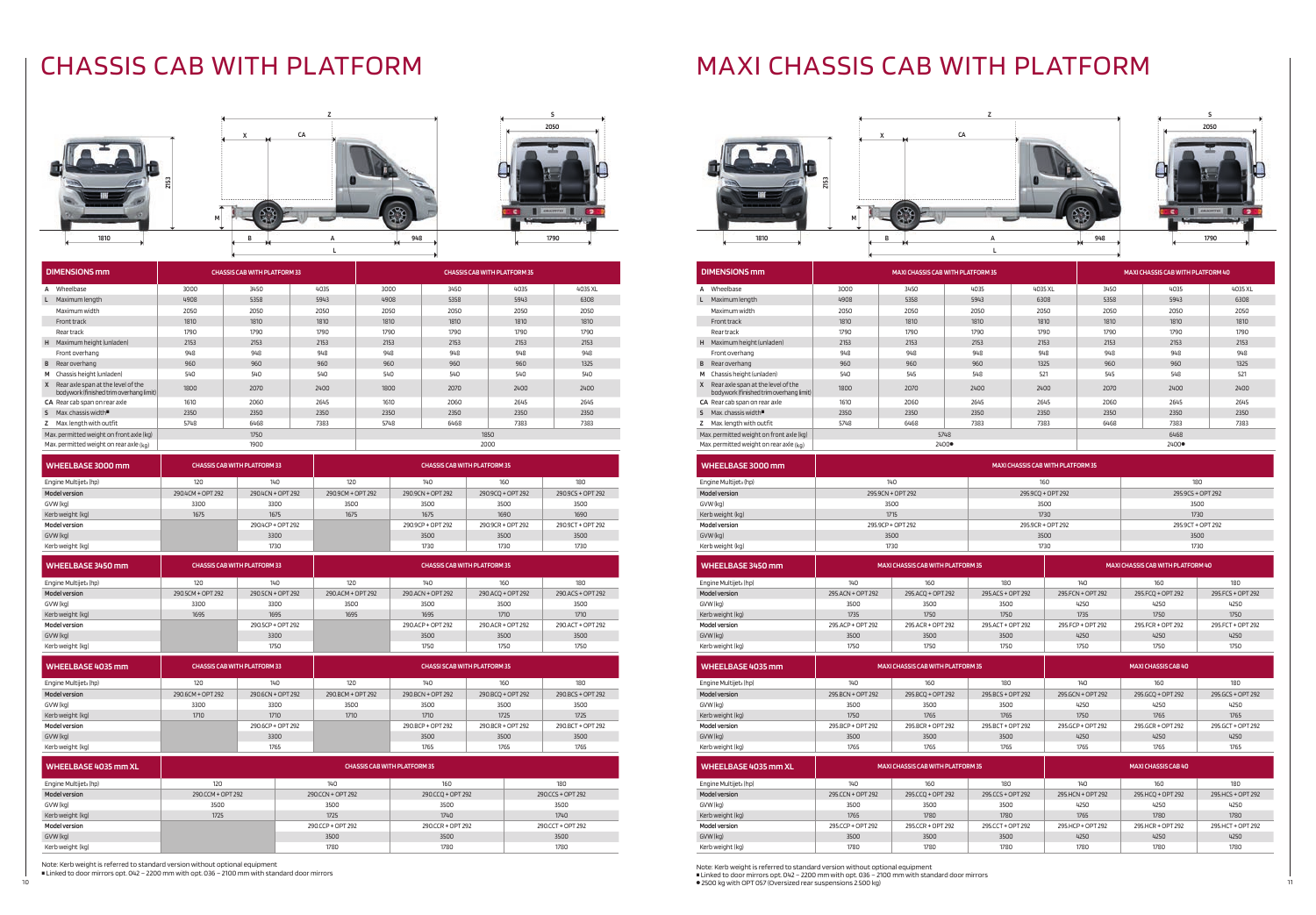# CHASSIS CREW CAB MAXI CHASSIS CREW CAB

Note: Kerb weight is referred to standard version without optional equipment Inked to door mirrors opt. 042 – 2200 mm with opt. 036 – 2100 mm with standard door mirrors **.** 2500 kg with OPT 057 (Oversized rear suspensions 2.500 kg)

Note: Kerb weight is referred to standard version without optional equipment  $\blacksquare$  Linked to door mirrors opt. 042 – 2200 mm with opt. 036 – 2100 mm with standard door mirrors

| 2254      | х | CA |            |
|-----------|---|----|------------|
|           | M |    |            |
| 1810<br>м | в | A  | 948<br>719 |
|           |   |    |            |











| <b>DIMENSIONS mm</b>                                                          | <b>CHASSIS CREW CAB33</b> |      | <b>CHASSIS CREW CAB 35</b> |      |  |
|-------------------------------------------------------------------------------|---------------------------|------|----------------------------|------|--|
| Wheelbase<br>A                                                                | 3450                      | 4035 | 3450                       | 4035 |  |
| Maximum length                                                                | 5358                      | 5943 | 5358                       | 5943 |  |
| Maximum width                                                                 | 2050                      | 2050 | 2050                       | 2050 |  |
| Front track                                                                   | 1810                      | 1810 | 1810                       | 1810 |  |
| Rear track                                                                    | 1790                      | 1790 | 1790                       | 1790 |  |
| Maximum height (unladen)<br>H                                                 | 2254                      | 2254 | 2254                       | 2254 |  |
| Front overhang                                                                | 948                       | 948  | 948                        | 948  |  |
| Rear overhang<br>B                                                            | 960                       | 960  | 960                        | 960  |  |
| Chassis height (unladen)<br>м                                                 | 719                       | 719  | 719                        | 719  |  |
| Rear axle span at the level of the<br>bodywork (finished trim overhang limit) | 2070                      | 2400 | 2070                       | 2400 |  |
| CA Rear cab span on rear axle                                                 | 1190                      | 1774 | 1190                       | 1774 |  |
| Max, chassis width $\blacksquare$<br>s.                                       | 2350                      | 2350 | 2350                       | 2350 |  |
| Max. length with outfit                                                       | 6468                      | 7383 | 6468                       | 7383 |  |
| Max. permitted weight on front axle (kg)                                      |                           | 1750 | 1850                       |      |  |
| Max. permitted weight on rear axle $(kq)$                                     |                           | 1900 | 2000                       |      |  |

| WHEELBASE 3450 mm                 |         | <b>CHASSIS CREW CAB 33</b> | <b>CHASSIS CREW CAB 35</b> |         |         |         |
|-----------------------------------|---------|----------------------------|----------------------------|---------|---------|---------|
| Engine Multijet <sub>3</sub> (hp) | 120     | 140                        | 120                        | 140     | 160     | 180     |
| <b>Model version</b>              | 290.5DM | 290.5DN                    | 290.ADM                    | 290.ADN | 290.ADQ | 290.ADS |
| GVW (kg)                          | 3300    | 3300                       | 3500                       | 3500    | 3500    | 3500    |
| Kerb weight (kg)                  | 1920    | 1920                       | 1920                       | 1920    | 1935    | 1935    |
| <b>Model version</b>              |         | 290.5DP                    |                            | 290.ADP | 290.ADR | 290.ADT |
| GVW (kg)                          |         | 3300                       |                            | 3500    | 3500    | 3500    |
| Kerb weight (kg)                  |         | 1975                       |                            | 1975    | 1975    | 1975    |

| WHEELBASE 4035 mm                 |         | <b>CHASSIS CREW CAB33</b> | <b>CHASSIS CREW CAB 35</b> |         |         |         |
|-----------------------------------|---------|---------------------------|----------------------------|---------|---------|---------|
| Engine Multijet <sub>3</sub> (hp) | 120     | 140                       | 120                        | 140     | 160     | 180     |
| <b>Model version</b>              | 290.6DM | 290.6DN                   | 290.BDM                    | 290.BDN | 290.BDQ | 290.BDS |
| GVW (kg)                          | 3300    | 3300                      | 3500                       | 3500    | 3500    | 3500    |
| Kerb weight (kg)                  | 1950    | 1950                      | 1950                       | 1950    | 1965    | 1965    |
| <b>Model version</b>              |         | 290.6DP                   |                            | 290.BDP | 290.BDR | 290.BDT |
| GVW (kg)                          |         | 3300                      |                            | 3500    | 3500    | 3500    |
| Kerb weight (kg)                  |         | 2005                      |                            | 2005    | 2005    | 2005    |

| <b>DIMENSIONS mm</b>                                                               | <b>MAXI CHASSIS CREW CAB 35</b> |       |         | <b>MAXI CHASSIS CREW CAB 40</b> |       |         |
|------------------------------------------------------------------------------------|---------------------------------|-------|---------|---------------------------------|-------|---------|
| Wheelbase<br>A                                                                     | 3450                            | 4035  | 4035 XL | 3450                            | 4035  | 4035 XL |
| Maximum length                                                                     | 5358                            | 5943  | 6308    | 5358                            | 5943  | 6308    |
| Maximum width                                                                      | 2050                            | 2050  | 2050    | 2050                            | 2050  | 2050    |
| Front track                                                                        | 1810                            | 1810  | 1810    | 1810                            | 1810  | 1810    |
| Rear track                                                                         | 1790                            | 1790  | 1790    | 1790                            | 1790  | 1790    |
| Maximum height (unladen)<br>н                                                      | 2254                            | 2254  | 2254    | 2254                            | 2254  | 2254    |
| Front overhang                                                                     | 948                             | 948   | 948     | 948                             | 948   | 948     |
| Rear overhang<br>B                                                                 | 960                             | 960   | 1325    | 960                             | 960   | 1325    |
| Chassis height (unladen)<br>M                                                      | 719                             | 719   | 719     | 719                             | 719   | 719     |
| Rear axle span at the level of the<br>X<br>bodywork (finished trim overhang limit) | 2070                            | 2400  | 2400    | 2070                            | 2400  | 2400    |
| CA Rear cab span on rear axle                                                      | 1190                            | 1774  | 1774    | 1190                            | 1774  | 1774    |
| Max. chassis width $\blacksquare$<br>s.                                            | 2350                            | 2350  | 2350    | 2350                            | 2350  | 2350    |
| Max. length with outfit<br>z                                                       | 6468                            | 7383  | 7383    | 6468                            | 7383  | 7383    |
| Max. permitted weight on front axle (kg)                                           |                                 | 2100  |         |                                 | 2100  |         |
| Max. permitted weight on rear axle $(kd)$                                          |                                 | 2400● |         |                                 | 2400● |         |

| WHEELBASE 3450 mm                 | <b>MAXI CHASSIS CREW CAB 35</b> |         |         | <b>MAXI CHASSIS CREW CAB 40</b> |         |         |
|-----------------------------------|---------------------------------|---------|---------|---------------------------------|---------|---------|
| Engine Multijet <sub>3</sub> (hp) | 140                             | 160     | 180     | 140                             | 160     | 180     |
| <b>Model version</b>              | 295.ADN                         | 295.ADQ | 295.ADS | 295.FDN                         | 295.FDQ | 295.FDS |
| GVW (kg)                          | 3500                            | 3500    | 3500    | 4250                            | 4250    | 4250    |
| Kerb weight (kg)                  | 1960                            | 1975    | 1975    | 1960                            | 1975    | 1975    |
| <b>Model version</b>              | 295.ADP                         | 295.ADR | 295.ADT | 295.FDP                         | 295.FDR | 295.FDT |
| GVW (kg)                          | 3500                            | 3500    | 3500    | 4250                            | 4250    | 4250    |
| Kerb weight (kg)                  | 1975                            | 1975    | 1975    | 1975                            | 1975    | 1975    |

| WHEELBASE 4035 mm                 | <b>MAXI CHASSIS CREW CAB 35</b> |         |         |         | <b>MAXI CHASSIS CREW CAB 40</b> |         |
|-----------------------------------|---------------------------------|---------|---------|---------|---------------------------------|---------|
| Engine Multijet <sub>3</sub> (hp) | 140                             | 160     | 180     | 140     | 160                             | 180     |
| <b>Model version</b>              | 295.BDN                         | 295.BDO | 295.BDS | 295.GDN | 295.GDQ                         | 295.GDS |
| GVW (kg)                          | 3500                            | 3500    | 3500    | 4250    | 4250                            | 4250    |
| Kerb weight (kg)                  | 1990                            | 2005    | 2005    | 1990    | 2005                            | 2005    |
| <b>Model version</b>              | 295.BDP                         | 295.BDR | 295.BDT | 295.GDP | 295.GDR                         | 295.GDT |
| GVW (kg)                          | 3500                            | 3500    | 3500    | 4250    | 4250                            | 4250    |
| Kerb weight (kg)                  | 2005                            | 2005    | 2005    | 2005    | 2005                            | 2005    |

| WHEELBASE 4035 mm XL              | <b>MAXI CHASSIS CREW CAB 35</b> |         |         | <b>MAXI CHASSIS CREW CAB 40</b> |         |         |
|-----------------------------------|---------------------------------|---------|---------|---------------------------------|---------|---------|
| Engine Multijet <sub>3</sub> (hp) | 140                             | 160     | 180     | 140                             | 160     | 180     |
| <b>Model version</b>              | 295.CDN                         | 295.CDQ | 295.CDS | 295.HDN                         | 295.HDQ | 295.HDS |
| GVW (kg)                          | 3500                            | 3500    | 3500    | 4250                            | 4250    | 4250    |
| Kerb weight (kg)                  | 2010                            | 2025    | 2025    | 2010                            | 2025    | 2025    |
| <b>Model version</b>              | 295.CDP                         | 295.CDR | 295.CDT | 295.HDP                         | 295.HDR | 295.HDT |
| GVW (kg)                          | 3500                            | 3500    | 3500    | 4250                            | 4250    | 4250    |
| Kerb weight (kg)                  | 2025                            | 2025    | 2025    | 2025                            | 2025    | 2025    |